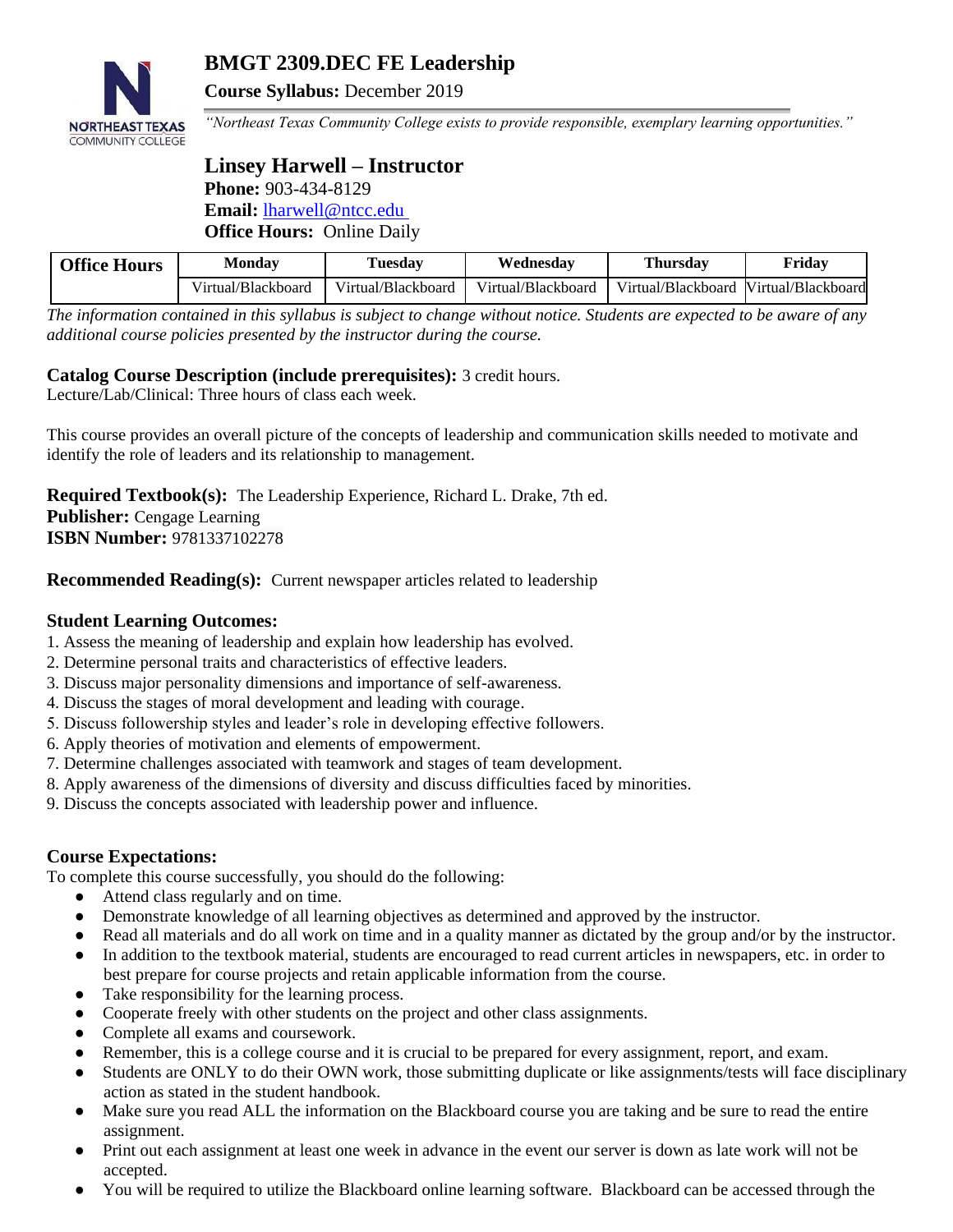NTCC website and login information is available on the college website. Specific assignments will be obtainable from the Assignment link located on the left of the Blackboard Homepage.

- All course exams will be administered through Blackboard.
- Please note that the last day to withdraw from this course with a grade of "W" is set by the college each semester. Please review the NTCC academic calendar for this date. If you do not for any reason complete the course requirements and you fail to officially withdraw from this course, you will receive a grade of "F".

### **Course Format:**

This course is presented as an on-line Blackboard LMS course. The course involves a collaborative teaching/learning style utilizing simulation exercises, projects, and additional online instructional components.

Teaching Methods:

- This is a college course and participation is essential to learning the required material. A portion of your grade is based on your attendance/participation (Discussion Boards).
- To receive full credit on assignments, they must be submitted when due. Late work, including exams will NOT be accepted unless there is a special circumstance approved in advance by the instructor.
- If you miss an exam, it is your responsibility to see the instructor for make-up exam arrangements. Instructor reserves the right to refuse make-up exams and to refuse late assignments and/or projects.
- To receive full credit for the course, all project and exam criteria must be met.
- Cheating will not be tolerated and is subject to expulsion

#### **Evaluation/Grading Policy:**

Each assignment is worth a set number of points. To figure your course grade you need to add all points together (daily work and tests). There are 900 possible points. The breakdown and scale are below:

| Discussion Boards (4) | 100 | $A = 810 - 900$     |
|-----------------------|-----|---------------------|
| Assignments (9)       | 100 | $B = 720 - 809$     |
| Exams (2 Exams)       | 500 | $C = 630 - 719$     |
| Case Studies (2)      | 200 | $D = 540-629$       |
| Total                 | 900 | $F = 539$ and below |

#### **Tests/Exams:**

Each exam is timed and multiple choice. Exam1 covers chapters 1, 2, 4, 6, & 7. Exam 2 covers chapters 8, 10, 11, & 12.

#### **Assignment Information:**

All assignments for this course will be provided on the first day of the course and will be completed and submitted via Blackboard. Assignments, instructions, and files are accessible via Blackboard.

#### **Other Course Policies:**

You should check your NTCC email account daily. This email account will be the official form of communication for **this course.** Your email address is your first initial + your last name + the last three digits of your SSN. If you do not have a social security number, use the last three digits of your birth year. Your password is your birthday in the form of mmddyyyy (Ex: May 8, 1992 would be 05081992). Once you are logged in to the MyEagle portal, you can access your email by clicking on the Gmail icon. A good suggestion is to set up your email on your phone so that you will not miss important messages about the course.

## **Late Work Policy:**

The word "assignments" refers to all work that is submitted via Blackboard or presented in class. Students are to submit assignments on or before the stated due date/time. Late assignments will only be accepted at the instructor's discretion and will not receive full credit. Emergency situations will be handled on an individual basis.